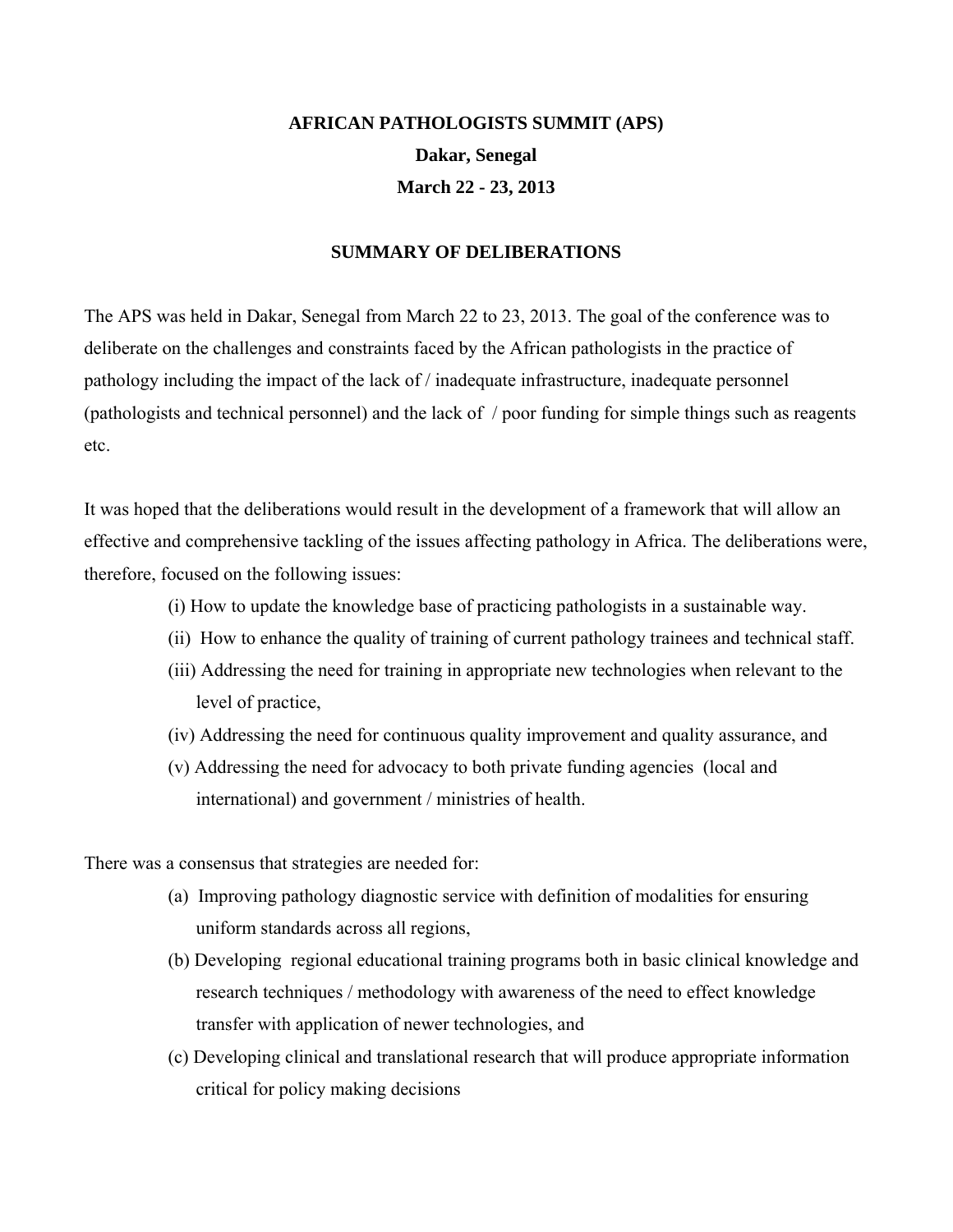It was agreed that pathologists in sub-Saharan Africa m**ust pull together and leverage available resources. This** is embodied in the theme of the conference which was **"Building international and local bridges in pathology**"

In addressing the stated objectives, a two pronged approach was adopted. The **first approach** was to have key individuals with practice experience in the various African regions present information on the state of the art of pathology practice, postgraduate training and pathology research in sub-Saharan Africa. This was followed by presentations on the practice of pathology and the models of postgraduate training in the West (including the United Kingdom and the United States of America). There was an effort to stimulate African pathologists to strive, (inspite of the challenges) to achieve excellence in clinical practice while using locally available resources with appropriate quality assurance and quality control measures.

The **second approach** was to use the process of deliberations by breakout working groups to generate a wider scope of discussion of the issues and to generate recommendations for implementation. The working groups were given the following assignments:

- (i) Working group I Pathology diagnostics and related issues.
- (ii) Working group II Pathology training with emphasis on clinical training.
- (iii) Working group III Research training and acquisition of newer technologies, and
- (iv) Working group IV Pathology advocacy

These working groups used the information from the various presentations and the experiences of the participants to deliberate and develop working group reports with recommendations outlined in this report (see below).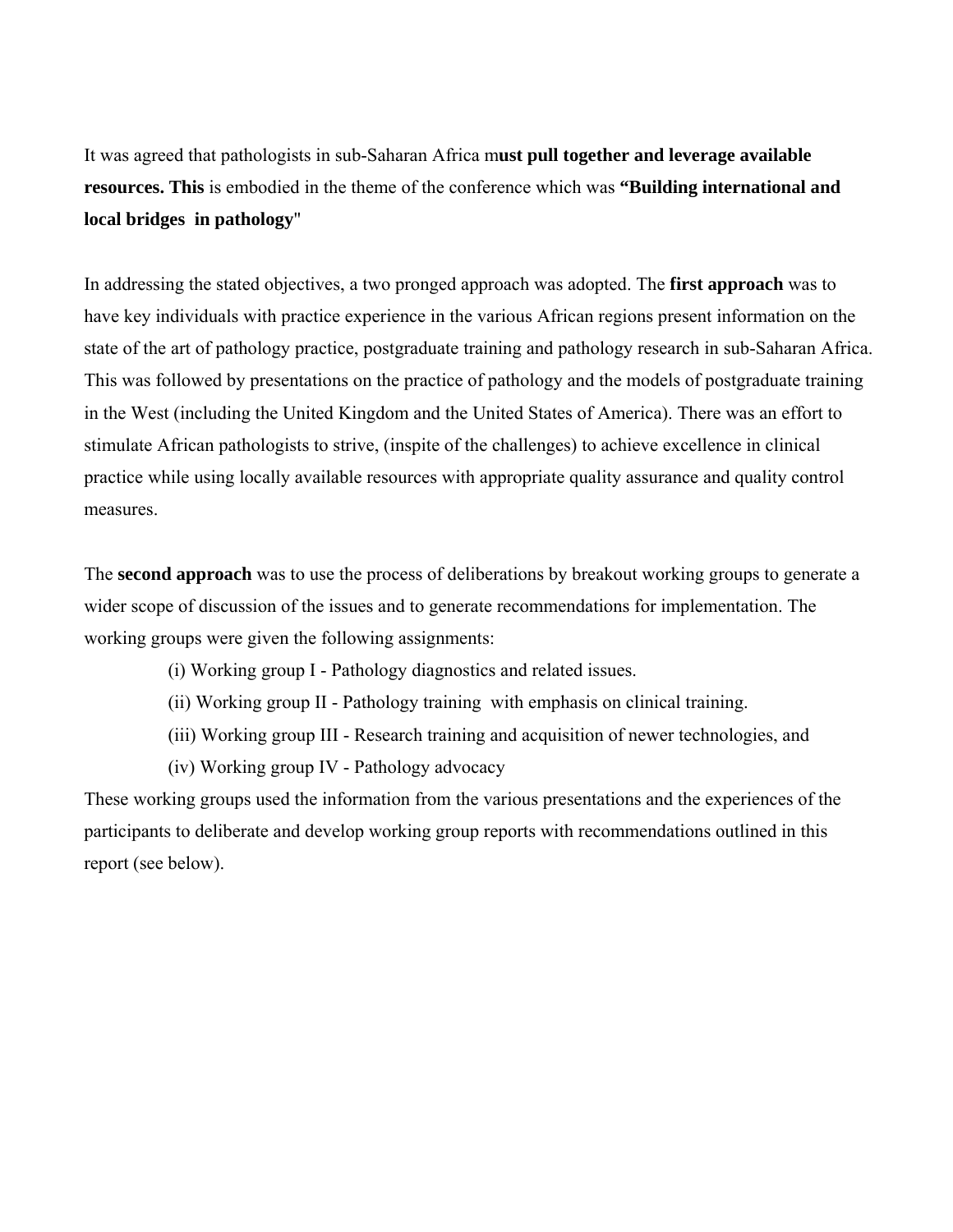# **PROGRAM FOR THE AFRICAN PATHOLOGISTS' SUMMIT, DAKAR, SENEGAL March 22-23, 2013**

## **DAY I**

| $8.00 - 8.15$ am   | <b>Welcome to Dakar - Serigne Magueye Gueye / Lynn Denny</b>                      |
|--------------------|-----------------------------------------------------------------------------------|
| $8.15 - 8.45$ am   | <b>Keynote Address:</b> The place of pathology in Oncologic practice from the     |
|                    | perspective of a clinical oncologist - IF Adewole                                 |
| 8.45 - 9.15am      | Setting the agenda: Adekunle Adesina*                                             |
| $9.15 - 10.00am$   | Defining and maintaining the standard - a case for quality assurance in           |
|                    | diagnostics and developing a state of the art in pathology diagnostics:           |
|                    | (i) Current state of practice - the resource poor African pathology experience -  |
|                    | Shaheen Sayed*/ Yawale Iliyasu* / Victor Mudenda*/ Wiredu                         |
| $10.00 - 10.30$ am | <b>Break</b>                                                                      |
| 10.30 - 11.00am    | (ii) Current state of the practice - experience in the non-resource poor          |
|                    | environment - Adekunle Adesokan                                                   |
| 11.00 - 11.45am    | (iii) Defining the practice goals in a resource poor environment without lowering |
|                    | standards - the nuts and bolts including tissue processing, turn around time,     |
|                    | Pathology reporting and recommendations for tumor staging - Jaiye Thomas-         |
|                    | Ogunniyi*                                                                         |
| $11.45 - 12.30$ pm | (iv) Developing a quality management system (QMS) including forms, policies,      |
|                    | procedures (SOP) and work charts (work aids), Quality indices and monitors,       |
|                    | Proficiency testing adapted to indigenous practice - Frances Ikpatt*              |
| $12.30 - 1.30$ pm  | Lunch                                                                             |
| $1.30 - 2.00$ pm   | (iv) International bridges for consultation and CME - INCTR model - Nina          |
|                    | Hurtwitz*                                                                         |
| $2.00 - 2.30$ pm   | (v) Assuring quality in Pathology - Alec Howat*                                   |
|                    | Training in diagnostic pathology:                                                 |
| $2.30 - 3.15$ pm   | The African experience - WACP, NPMC, COPECSA and the East African MMed            |
|                    | models - Upgrading curriculum for postgraduate training in pathology.             |
|                    | Ogunbiyi*/Vuhahula/Kalebi                                                         |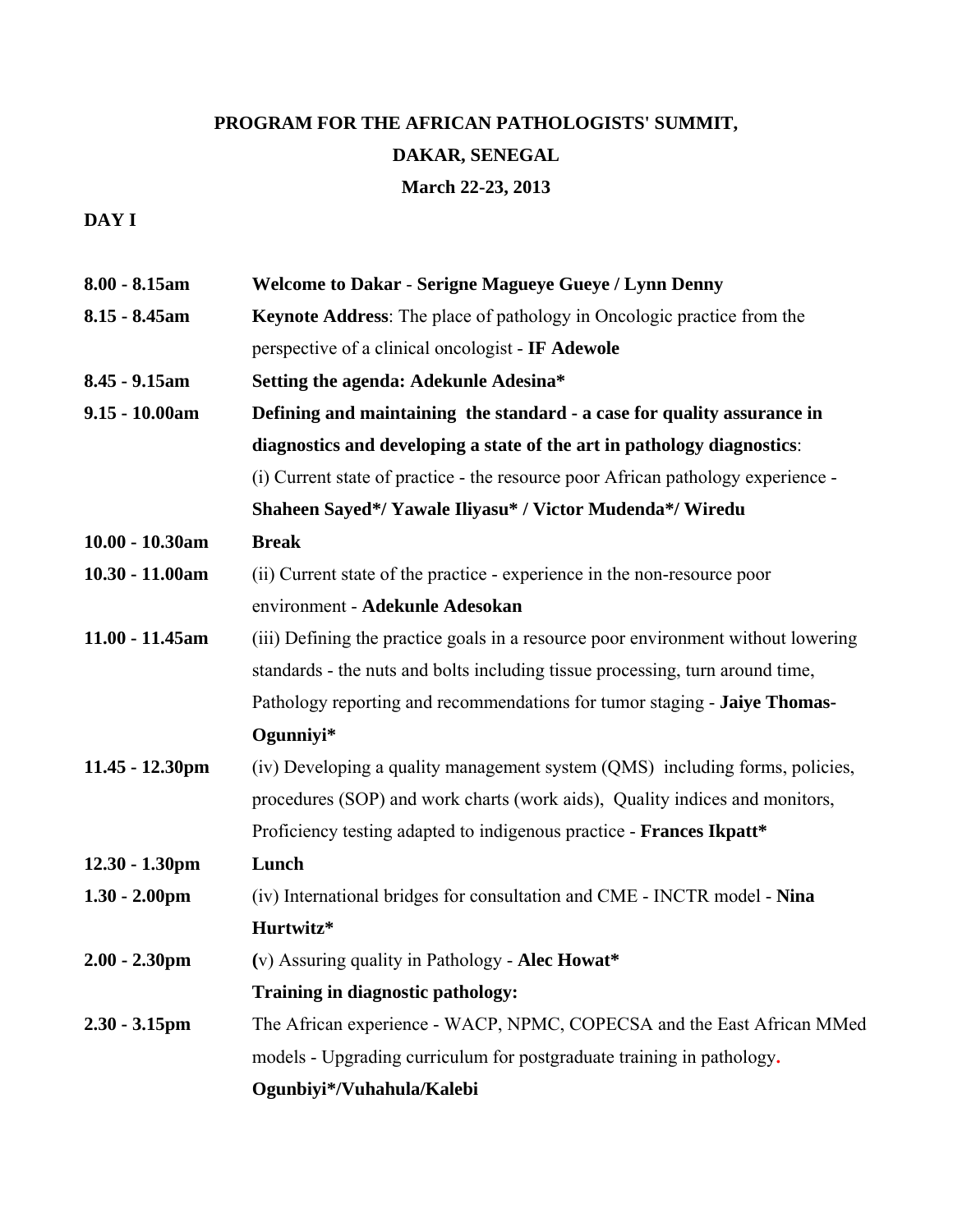| $3.15 - 3.45$ pm         | The Francophone experience - Mohenou Diomande                                   |  |
|--------------------------|---------------------------------------------------------------------------------|--|
| $3.45 - 4.15$ pm         | Training models I - the Royal College of Pathology experience - Kenneth         |  |
|                          | Flemming*                                                                       |  |
| $4.15 - 4.45$ pm         | Training models $II$ – the ACGME perspective – Tarik Tihan                      |  |
| $4.45 - 5.45$ pm         | <b>Breakout session:</b>                                                        |  |
|                          | Raising the standard in diagnostics/training/advocacy - break out discussion I  |  |
| $5.45 - 6.15$ pm         | Summary of break out session discussion groups                                  |  |
| 6.15pm                   | Demo of iPath - Nina Hurwitz                                                    |  |
| DAY II                   |                                                                                 |  |
|                          | Training in clinical and / or translational research                            |  |
| 8.00 - 8.30am            | (i) Communicating clinical research (what is a good paper?) - Michael Wilson*   |  |
| $9.00 - 9.30$ am         | (ii) African Pathology consortium and how research may be supported - local and |  |
|                          | international grants and developing grant writing skills - Folakemi Odedina     |  |
| $9.30 - 10.00$ am        | Pathology as the foundation of care: a call for action - Shahla Masood          |  |
| $10.00 - 10.30$ am       | Provision and maintenance of quality pathology services - the NHLS (government  |  |
|                          | provider) perspective - Sagie Pillay                                            |  |
| $10.30 - 11.00$ am       | <b>Break</b>                                                                    |  |
| $11.00 - 11.30$ am       | Pathology registries - the ultimate and critical tool for epidemiology and      |  |
|                          | strategic planning - Timothy Rebbeck*                                           |  |
| $11.30 - 12.00$ pm       | Closing the implementation Gap: the role of specific research proposals in      |  |
|                          | advancing global health - John Flanigan                                         |  |
| $12.00 - 12.30$ pm       | Pathology advocacy - the back bone for private and government support - the     |  |
|                          | nuts and bolts including Advocacy efforts and government outreach. / Advocacy   |  |
|                          | through the private sector - Rosy Emodi                                         |  |
| $12.30 - 1.30 \text{pm}$ | Lunch                                                                           |  |
| $1.30 - 2.00$ pm         | Regional bridges for pathology education - Michael Wilson*                      |  |
| $2.00 - 2.30$ pm         | Tissue and bio-banking in a resource poor setting - Timothy Rebbeck*            |  |
| $2.30 - 3.00$ pm         | Pathologist without borders - the Italian experience - Leoncini Lorenzo         |  |
| $3.00 - 3.45$ pm         | CME and maintenance of standards including the role of telepathology and use of |  |
|                          | newer technologies in training; International and regional CME conferences;     |  |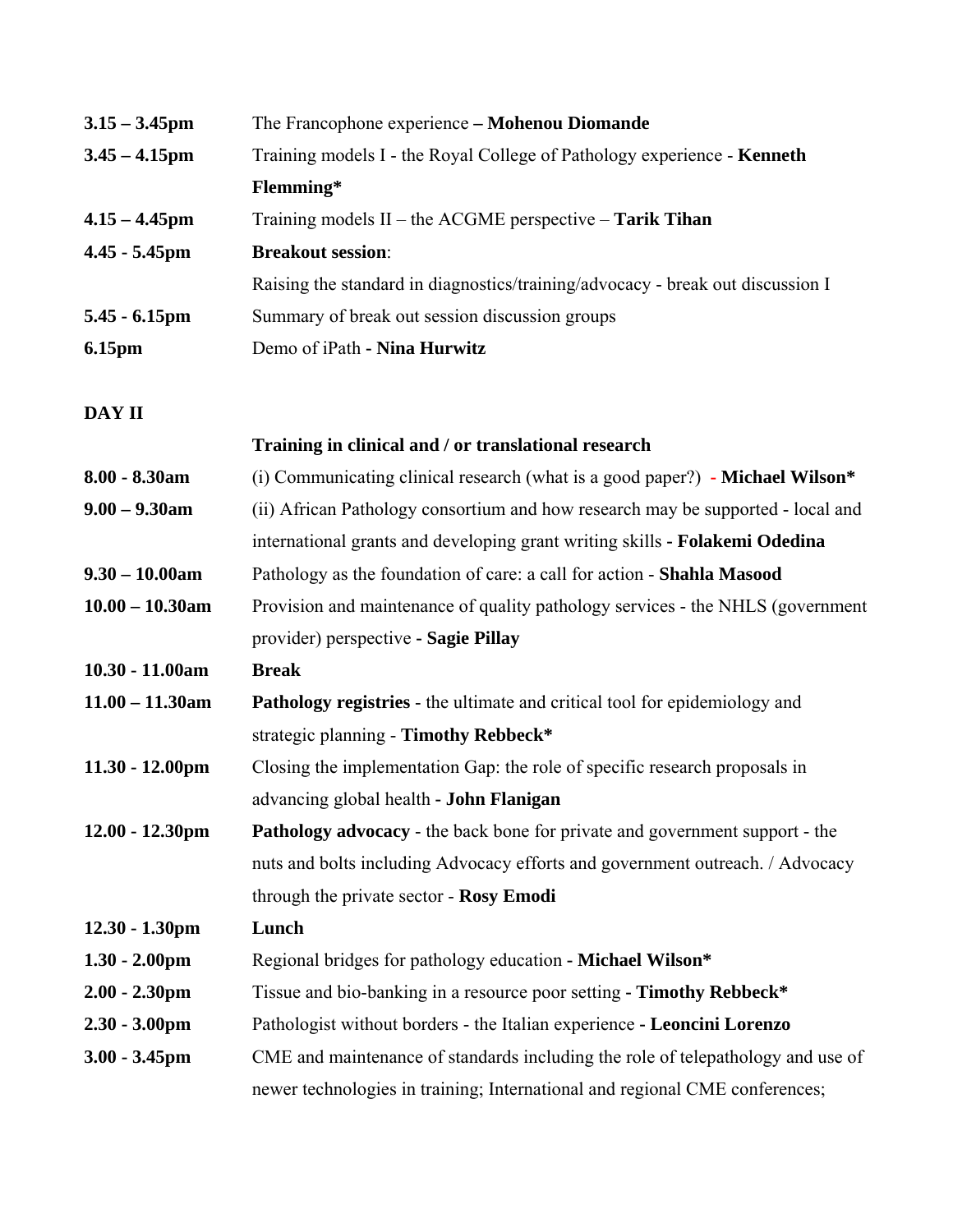| $5.15 - 6.00$ pm | <b>Closing summaries</b>                                                        |
|------------------|---------------------------------------------------------------------------------|
|                  | Raising the standard in diagnostics/training/advocacy - break out discussion II |
| $4.00 - 5.15$ pm | <b>Breakout session:</b>                                                        |
| $3.45 - 4.00$ pm | The African IAP Assembly - an update - <b>Ann Nelson</b>                        |
|                  | education - Adekunle Adesina                                                    |
|                  | Visiting pathologists and exchange programs; Technical staff training and       |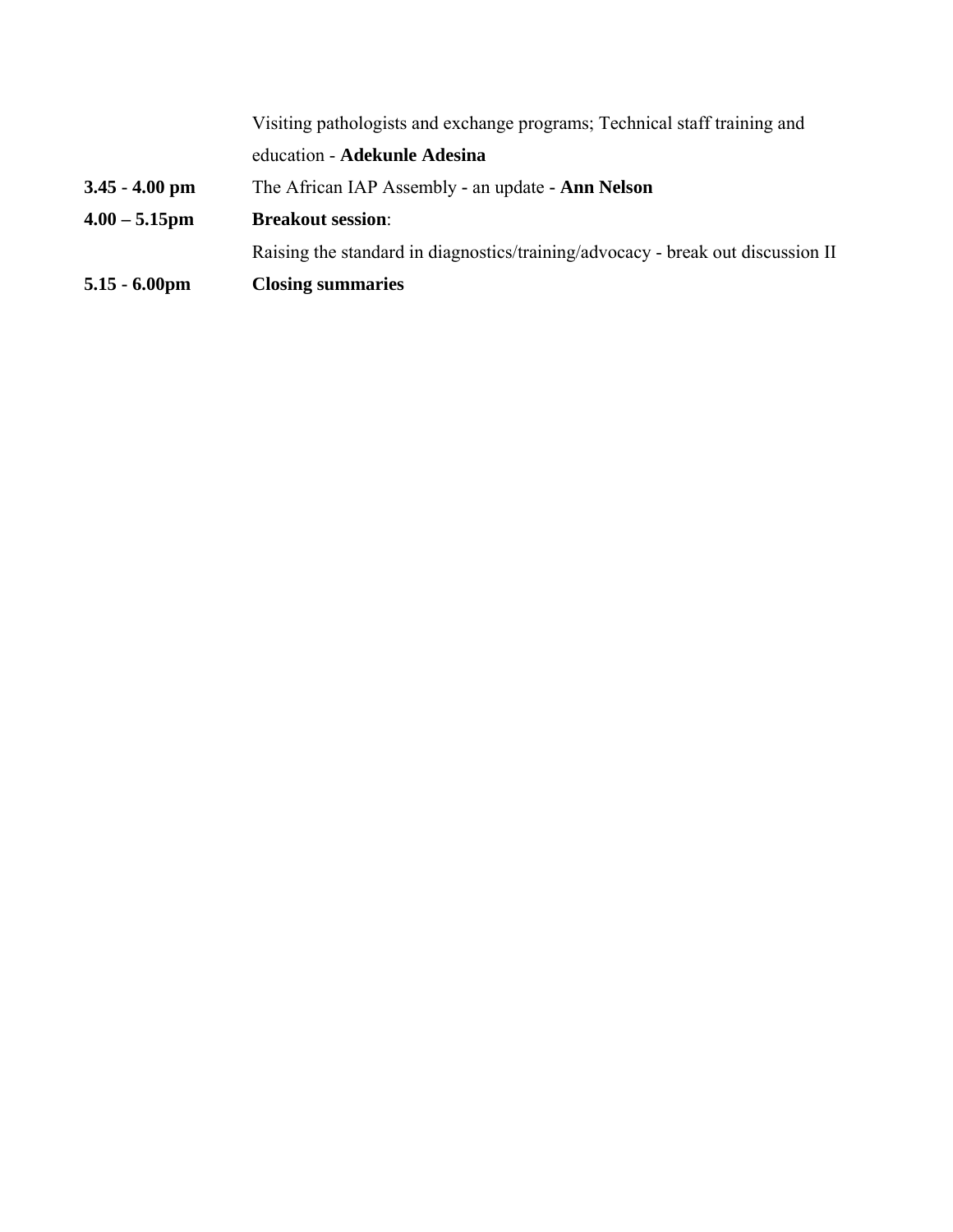#### **PATHOLOGY DIAGNOSTIC WORKGROUP REPORT**

This group discussed various approaches to problems facing pathology diagnostics. The objective of this group was to focus on possible changes that could be effected in sub-Saharan Africa with increase or no increase in currently available budget and with emphasis on achieving and maintaining excellent technical quality and diagnostic accuracy. The discussion was therefore, centered around three major goals:

(i) **Shortening** or reducing t**urnaround time with the goal of achieving the following TATs:** 

 **(a) small biopsy - 3 days** 

 **(b) large biopsy - 5 days.**

(ii) Develop c**ollaboration with clinicians with the goal that all pathologists should participate in tumor boards with surgical and medical clinicians.**

(iii) **Define minimum standards for equipment and tissue processing to ensure timely reporting and high quality diagnosis.**

The discussion then followed a step-by-step progression from specimen acquisition through to final reporting. The following recommendations were agreed upon.

#### **Step 1: specimen collection, labeling and consultation request**.

(i) There should be documented technical standards for collection, identification and fixation in the form of a standard operating procedure (SOP). The SOPs should apply in the operating room, as well as the pathology laboratory.

(ii) A standardized consultation/ requisition form should be provided and should include pertinent information such as patient identification, specimen source, anatomic orientation marking, clinician identification and contact information.

(iii) Specimen containers with appropriate 10% formalin fixative should be supplied by the pathology department. Specimens should be transported by hospital personnel and not given to family members. If preservative quality is not known, all specimens should be placed in fresh 10% formalin upon arrival in the laboratory.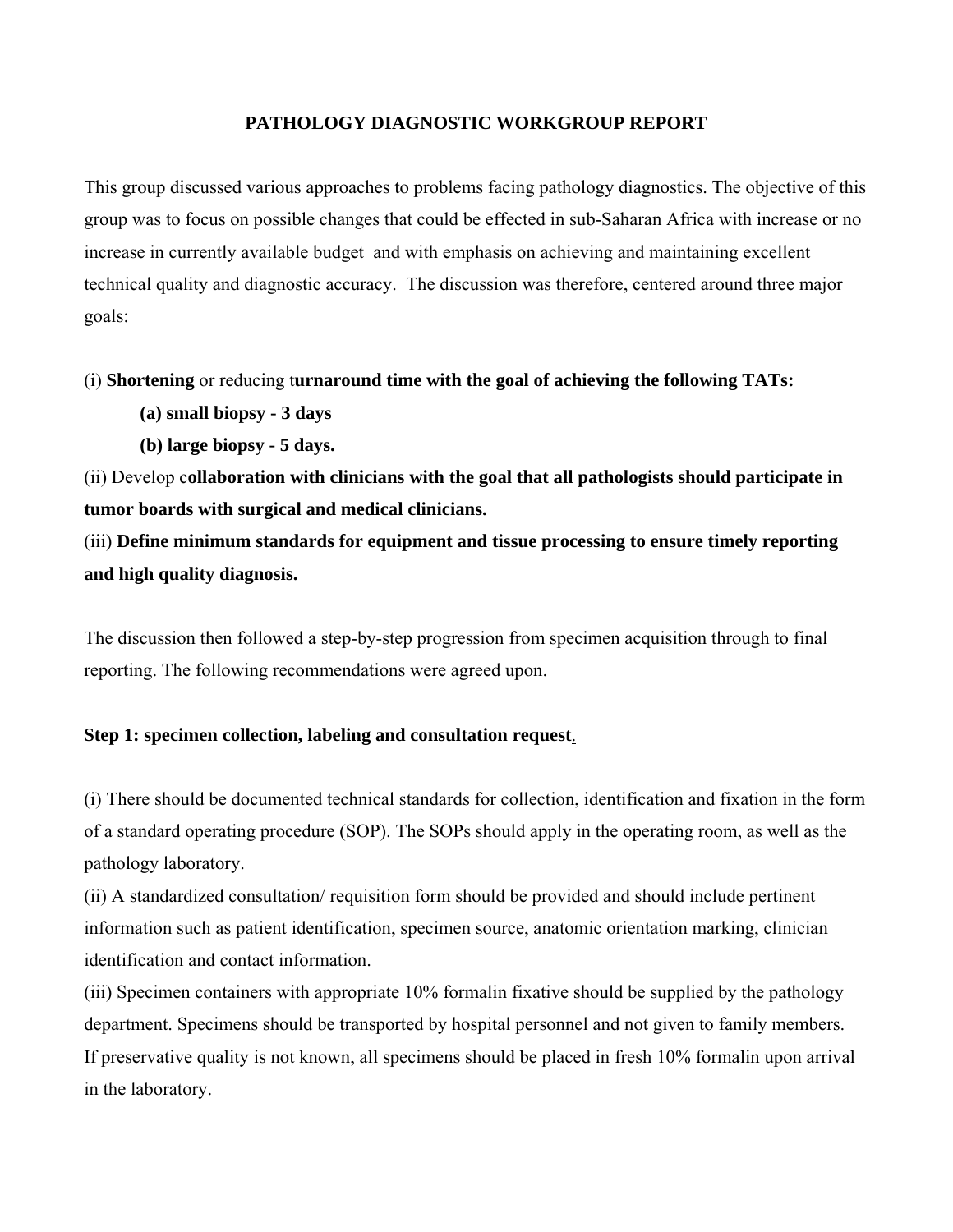(iv) The minimum standard for information tracking is a logbook including patient identification, clinician information and time registration for each processing step within the pathology laboratory.

#### **Step 2: Specimen Processing**

(i) All specimens should be grossed and processed on the day of arrival in the laboratory. Delayed processing will be at the discretion of the pathologist for example to ensure adequate tissue fixation.

(ii) All grossing stations should include ventilation, natural or mechanical and a digital camera.

(iii) With adequate training, available standard operating procedures and supervision, pathology assistants can be assigned grossing duties.

(iv) Automatic processor is the minimum equipment for tissue processing for which there should be a manual back up.

(v) Embedding station, water bath and microtome are minimum equipment for which there should be back up equipment.

#### **Step 3: Reporting**

(i) Synoptic reporting supported with paper templates or, preferably, appropriate software is the minimum standard.

(ii) Reports should be distributed in a timely fashion, if necessary, by personnel controlled by the pathology laboratory. Reports should be made available to tumor boards and to the cancer registry automatically.

#### **The following principles for raising the standards for diagnostic pathology were recommended:**

(i) Every lab should be on a program to seek accreditation. Potential programs include WHO and ISO 15189; CLIA certification is generally not needed.

(ii) All laboratories should seek to maximize efficiency as measured by turn around time.

(iii) All laboratories require adequate finance and organization for procuring consumable supplies; this process should be controlled by the laboratory.

(iv) All laboratories should be involved in continuous quality improvement.

(v) Well trained, adequately supervised pathology assistants and technologists can improve quality and turnaround time. Pathologists should set training standards, standard operating procedures and oversee employment of these providers.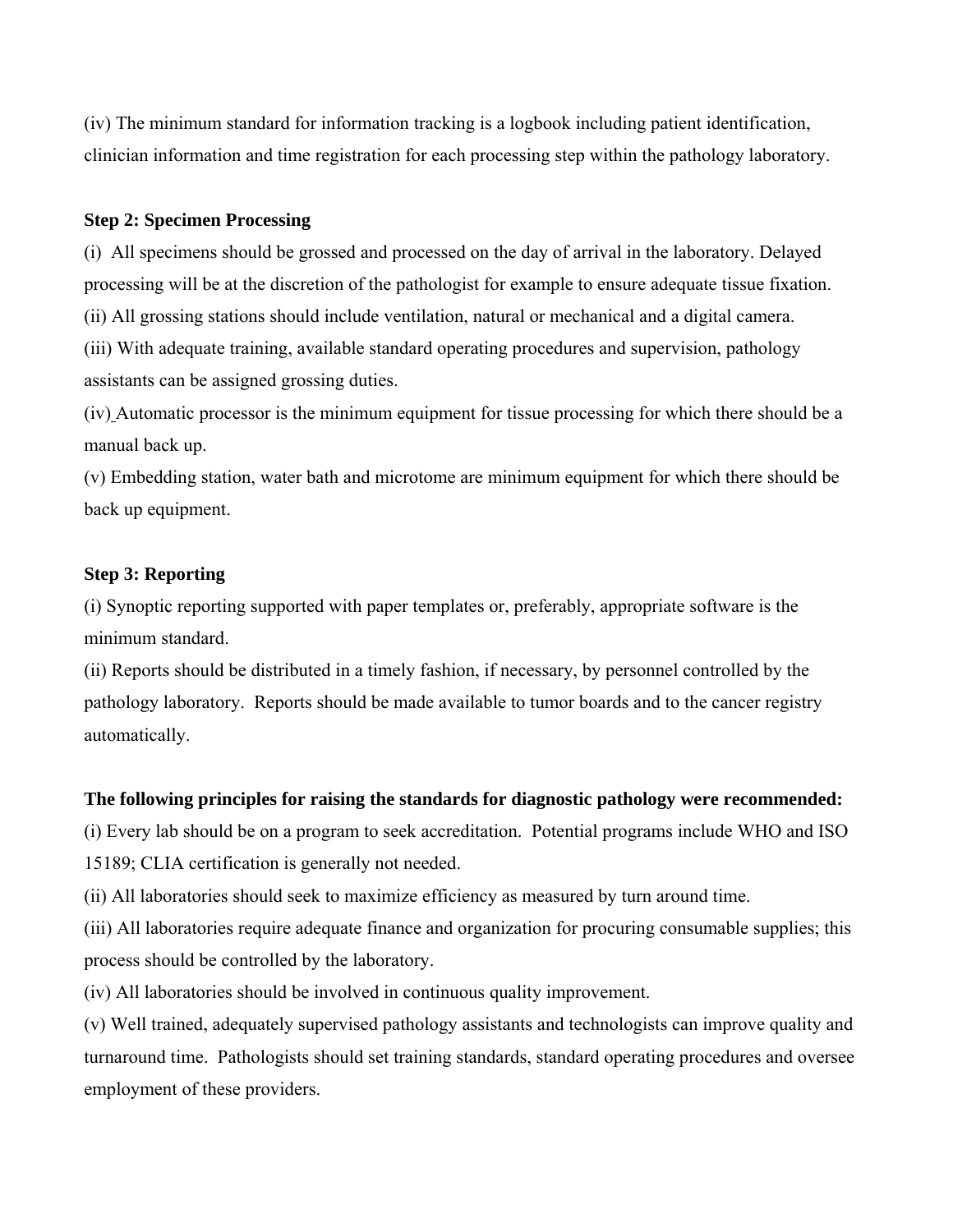## **In view of the time constraints, some essential topics were not discussed. The following are recommended as potential (future) working group topics:**

(i) Establish technical specifications for equipment functioning in low resource environments subjected to electrical variability and without air-conditioning,

(ii) Establish technical specifications for reagents and supplies employed in low resource environments without air-conditioning or refrigeration and subjected to electrical variability.

(iii) Review of existing SOP's to choose those best fitted for the needs of developing countries.

(iv) Outline specifications for an appropriate package of laboratory management and reporting software for pathology laboratories. Investigate how such can be made available as a standardized package at an affordable price.

(v) Formation and promotion of tumor board conferences with local participation and consider participation at distance by specialist partners.

(vi) Definition of resource appropriate equipment and diagnostic tests for laboratories functioning at basic, mid-level and advanced level. Tiers of service for specialty tests (i.e. IHC) based on processing volume.

### **The following are potential research topics and projects**

**Potential project**: To develop a laboratory information database software appropriate for use in low resource settings with potential to expand when more sophisticated capacity is added.

### **Potential research topics include:**

- (i) Impact of SOP on Diagnostic Accuracy
- (ii) Impact of improved technical specifications for equipment on reliability and turn around time.
- (iii) Impact of synoptic reporting on cancer registry and disease surveillance.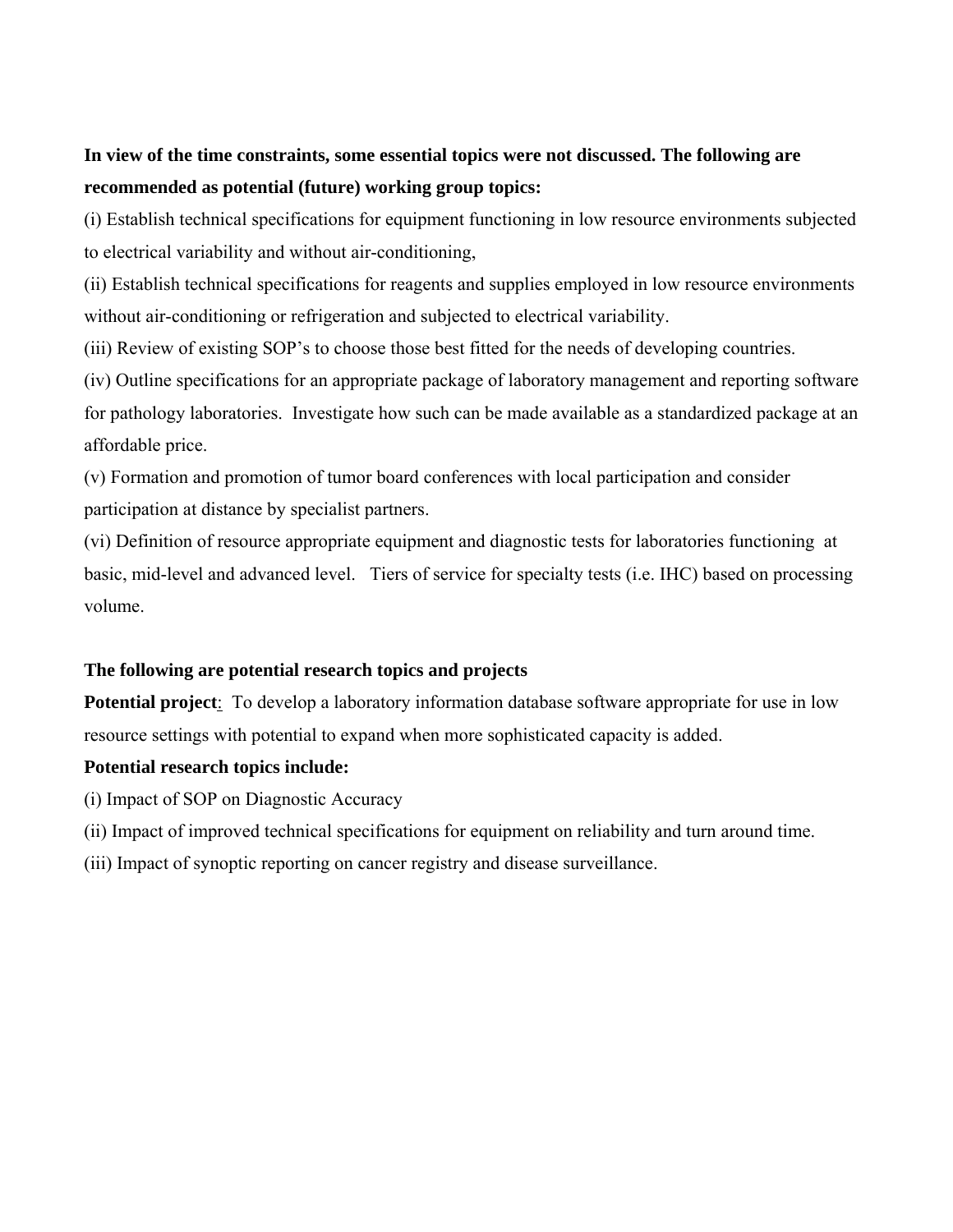### **CLINICAL PATHOLOGY TRAINING WORK GROUP REPORT**

The following represents a summary of the deliberations on the challenges / issues related to clinical training by the working group:

### **Challenges with potential to discourage the growth and sustenance of pathology:**

- a) Poor renumeration, poor work environment and low standard of living of pathologists when compared to other disciplines.
- b) Pathology departments and offices are often located in the most remote and unattractive part of the hospital.
- c) Lack of subspecialty practice in many countries.
- d) Pathologists are behind the scene and the clinicians get all the perks in spite of pathologists making the diagnosis.
- e) Problems of inadequate administrative support.

#### **Possible solutions to these challenges include:**

- i) A potential solution is that pathologists need to be more proactive and sell the discipline better; we have been too quiet. Active participation and the setting up of FNA practice and clinic for example is an excellent avenue to have better interaction with patients and be visible at the forefront of patient care.
- ii) Pathologists should show better leadership, comportment and demonstrate better work ethics.
- iii) Pathologists need to be more passionate and emphasize the importance of their work. For example, when possible, pathology departments should encourage post-sophomore internship which can be used as credit towards a residency training year

#### **Targeting potential trainees:**

Inadequate personnel remains a challenge in sub-Saharan Africa. One relevant question is how can pathology be made more attractive and how can we show-case the discipline? In this regard, the following were considered:

a) Medical School Pathology curriculum needs to be taught in the context of the clinical scenario in order that medical students can appreciate the clinical significance of the discipline. Efforts should be directed at making pathology lectures more illustrative and interactive. The impact of changing lecture style/delivery on the interest level of students cannot be overemphasized.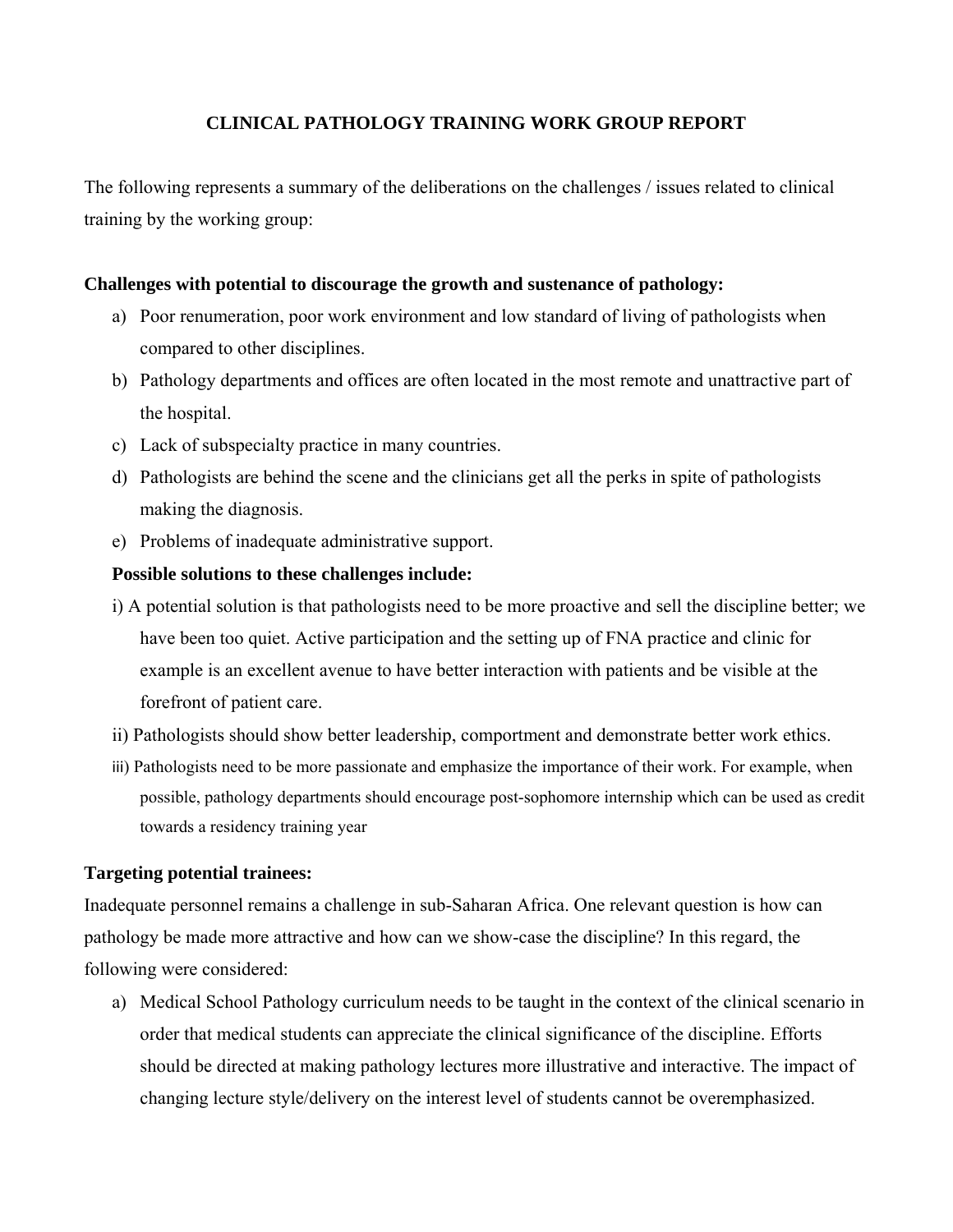- b) Medical students should be encouraged to participate in autopsy sessions and in the writing of autopsy reports as part of the pathology rotation (using the autopsy as an excellent teaching tool with emphasis on clinical relevance).
- c) Instituting University awards for best students in Pathology.
- d) Encouraging or scheduling medical students' or internship rotation in pathology. (for example at the University of Ghana Korle Bu teaching hospital, the pathology department is working with the Department of Medicine and have now included a 2-3 weeks exposure to pathology during the Internal Medicine rotation in Hematology for House Officers and Interns).
- e) Pathologists need to be good passionate mentors and foster better relationships with students and residents.
- f) Encouraging the participation of medical students and residents in faculty research activities.
- g) Encouraging clinical-pathology conferences with clinicians. This is an opportunity for pathologists to showcase their role and significance in the health care system.
- h) Pathology societies/colleges should encourage the organization of scientific conferences to which good students can be sponsored.
- i) Encouraging holiday/summer internships, as well as pathology interest groups amongst medical students.
- j) Giving sponsorship or scholarship for Pathology training or clinical incentive/supplementation for residents joining Pathology residency training programs.
- k) Emphasizing training of laboratory support staff and making medical laboratory programs attractive. For example in Malawi, there is the false perception that the use of the microtome represents manual labor.
- l) Close follow-up of interested medical students after they have finished the medical school pathology course and after graduation to attract them to pathology.

#### **Residency training issues**

#### **How do we train residents to be relevant to the environment?**

a) Ensure an objective and friendly curriculum that introduces the teaching of basic laboratory processes, emphasizing the requirement of competency and introduction to laboratory management and leadership skills.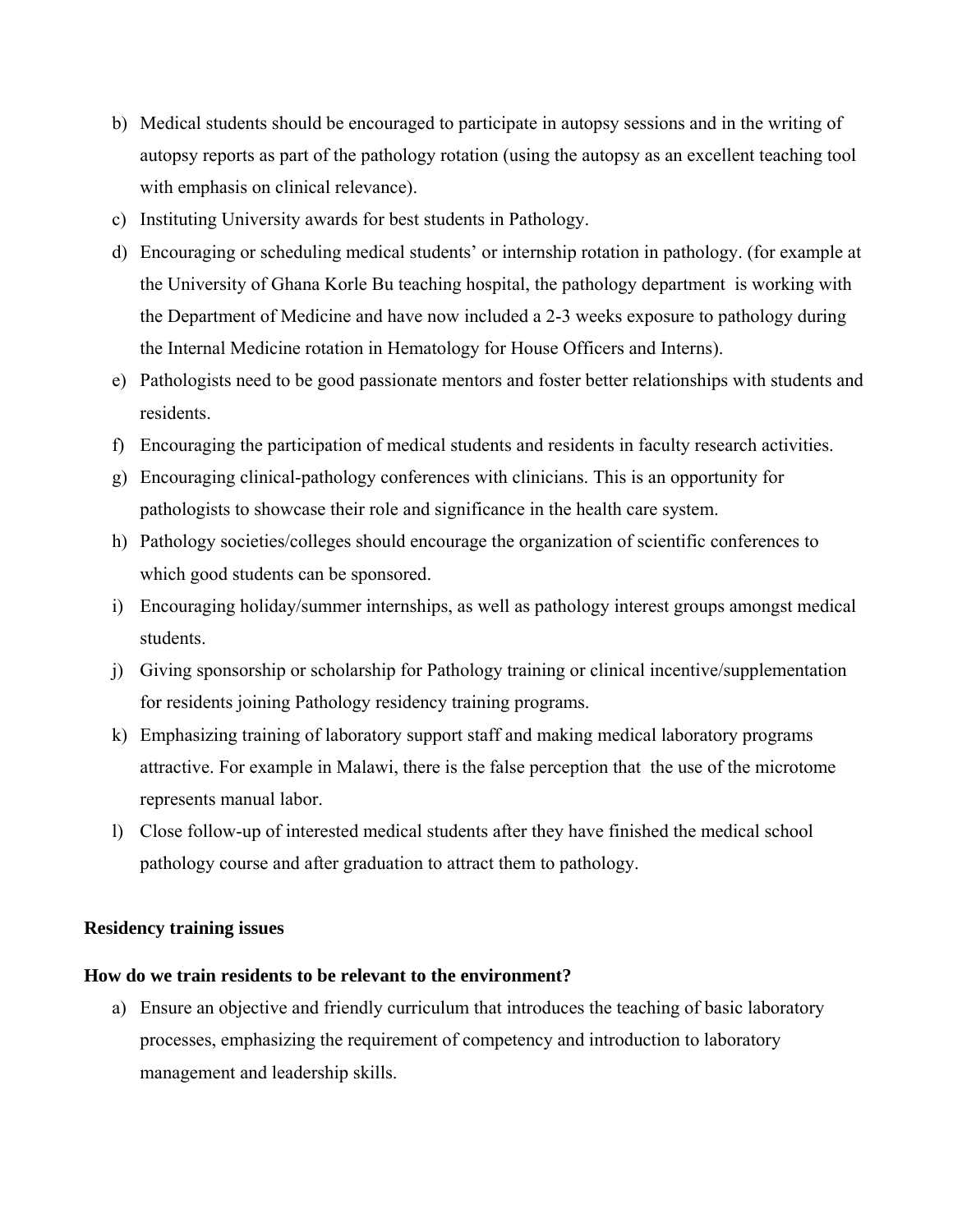- b) Involve residents in hospital committees. For example, acting the role of Head of Department in the final month of training by attending relevant meetings with the department chairman or chair person.
- c) Emphasize good practice, communication skills, good attitude and value as part of training.
- d) Trainers must be good mentors who are interested not only in the academic progress of their trainees but also in their quality of life and social well-being.
- e) Encourage research in relevant subjects; get them involved in simple studies that can influence day-to-day practice and quality issues.
- f) Development of objective residency curriculum with timeline: It is important to set and define training requirements, as well as set the standard of training e.g. to determine (i) number of specimens to be seen (ii) system or disease conditions to be seen, and (iii) require documentation of exposure to the use of ancillary techniques. These should come within the purview of the colleges (WACP, COPECSA) and university/regulatory bodies.
- g) Encouraging hands-on training and fostering regional collaborations.
- h) Encourage each country to have at least a laboratory with immunohistochemical techniques.
- **i) Encourage the development of regional co-operation in training and research.**
- j) Define competency assessment milestones to audit residents' training, performed by faculty as well as audit of trainers by residents.
- k) Develop available teaching sets of cases of different systems and interesting cases.
- l) Development of regional database of institutional strengths (of ancillary techniques and subspecialty) in order to identify locations where residents can go for elective training to learn with clear objectives and with their own specimens, to increase exposure and cover areas where their programs are deficient.
- m) Development of resident exchange programs within Africa and outside the continent.
- n) Implement and sustain regional technical training with refresher courses for technologists every two years. An important resource for institutions is noted to be currently available in Benin.

#### **Role of trainers**

Trainers are critical players in the success of the training effort and process. They

- a) Must be passionate about their jobs and be committed to their clinical service duty.
- b) Must prioritize their various roles and be available for residents' supervision and training.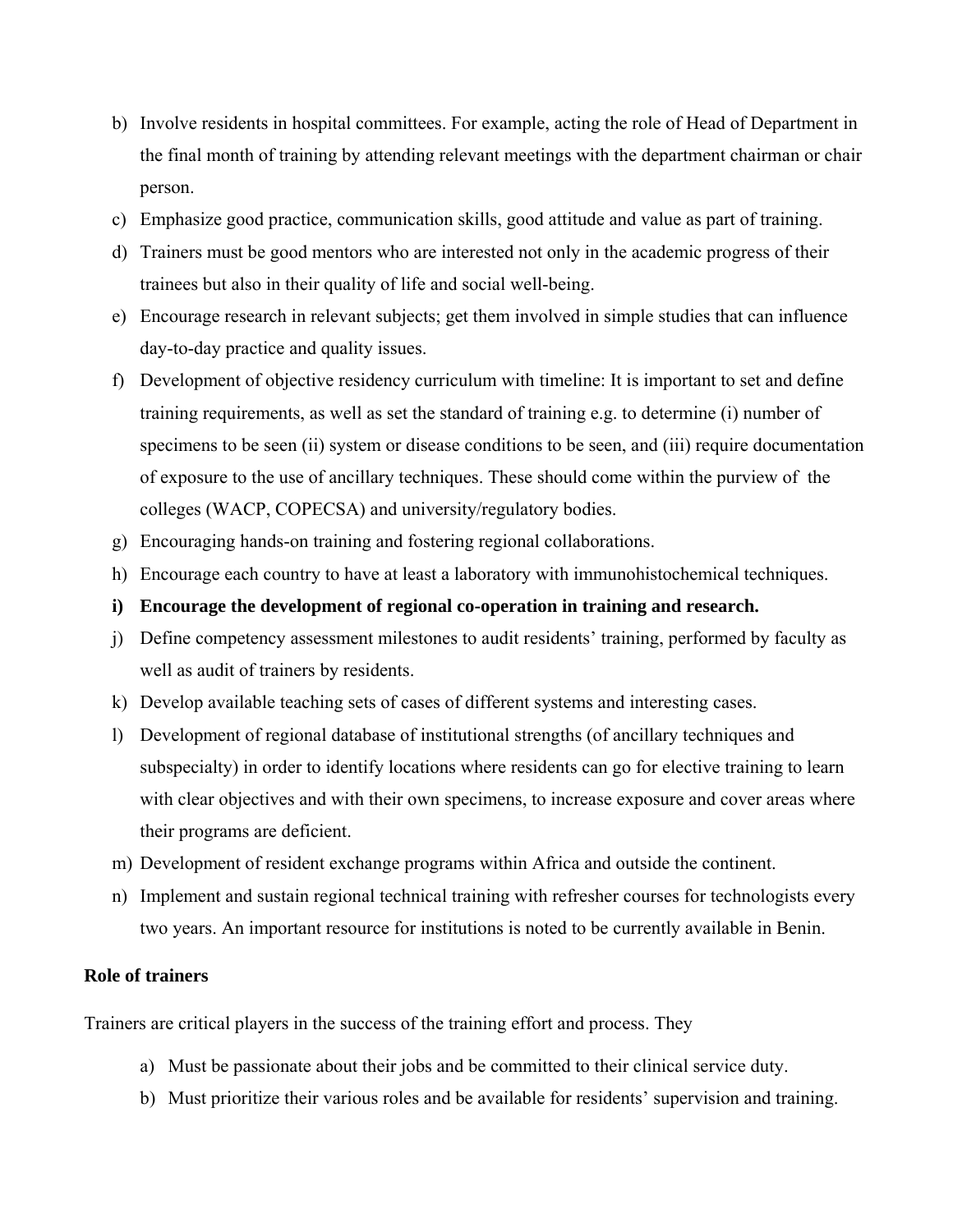c) Need to demonstrate good leadership skills and comportment.

#### **Other recommendations**

It is important to re-brand and reposition Pathology, as an essential discipline in the health care delivery system, with critical role in ensuring accurate diagnosis and appropriate patient management. The fact that the quality of any hospital and patient care service is dependent on and reflects the quality of available pathology services must be emphasized.

 To achieve this goal, a multi pronged approach is essential involving all stake-holders, including national and international organizations:

#### **The African Union**

 (a) Urge member states to implement standardized and fully functioning laboratories within countries.

 (b) Accelerate the process of accreditation of training, including the sites and programmes, with particular emphasis on the assessment of teaching contents and trainers.

 (c) Encourage an increase in the number, as well as improve the training of pathologists and laboratory technical staff.

#### **The AORTIC Executive Committee**

 **(a)** Advocate for provision of training infrastructure, based on the argument that efficient and dependable pathology is central to health care delivery.

 **(b)** Facilitate and support the establishment of strong and effective collaboration and linkages between African pathologists (in the region and in diaspora), training institutes, and multilateral partners at regional and global levels.

#### **African Pathologists**

 **(a)** Develop training methods based on clinical needs, local databases as well as ethical values.  **(b)** Develop more south-south co-operation in order to harmonize curricula and facilitate mobility of trainees and trainers.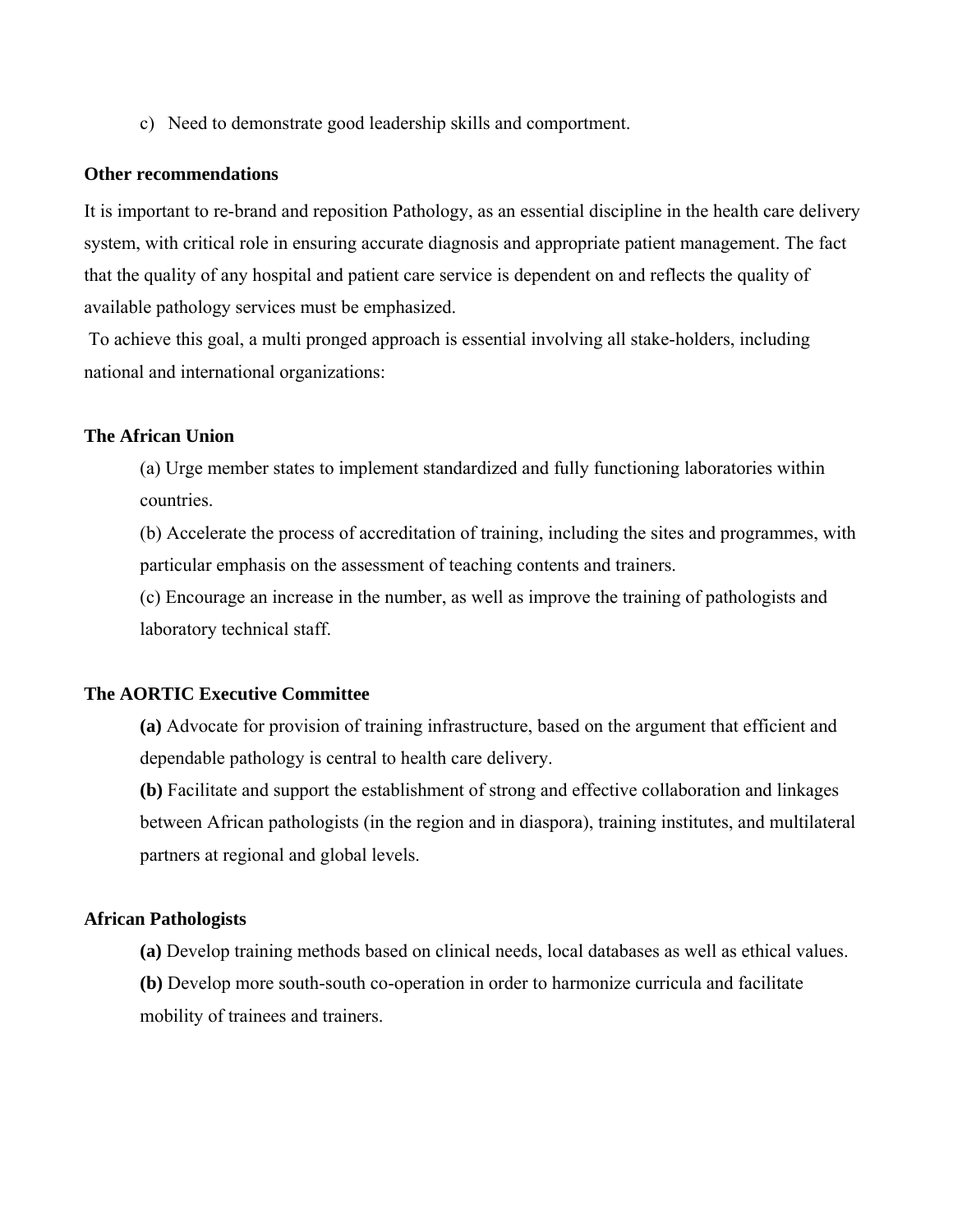**(c)** Emphasize the institution and maintenance of quality control and quality management as essential components of clinical training; with documentation of standard operating procedures, improved turn-around time and ensuring high quality surgical reports.

 **(d)** Demonstrate good leadership skills and enhance co-operation between technical and other laboratory support staff.

 **(e)** Encourage well-trained and motivated technologists.

#### **WACP, COPECSA, Universities and Regulatory bodies**

 **(a)** Work with Pathologists to develop, at country level, action plans for training improvement and pathology programs assessment.

 **(b)** Create a Task Force to harmonize the teaching contents and assessment process in Pathology.

 **(c) Provide s**upport for technical training programs of other laboratory staff.

#### **Heads of Institutions and Hospital Directors**

 **(a)** Accord Pathology the pride of place it deserves as an essential clinical discipline.

 **(b)** Provide quality teaching environment as this strongly impacts training.

 **(c)** Provide needed infrastructure and support to Pathology Departments and laboratory physicians.

 **(d)** Encourage improvement in laboratory services with the provision of much needed ancillary techniques and frozen section facilities for improved diagnosis, patient care and teaching.

 **(e)** Provide adequate budgetary allocation to the laboratories for improved services. Current allocation is abysmal compared to other clinical services.

 **(f)** Foster good relationship between pathologists and technical staff.

#### **Voluntary Organizations**

 **(a)** Assist with capacity building through: (i) provision of teaching slide sets and books, and (ii) provision of consultation services.

 **(b)** Encourage visiting/exchange programs with African institutions.

 **(c)** Support visiting lecturers/faculty to African institutions, Pathology departments and African Pathology summits.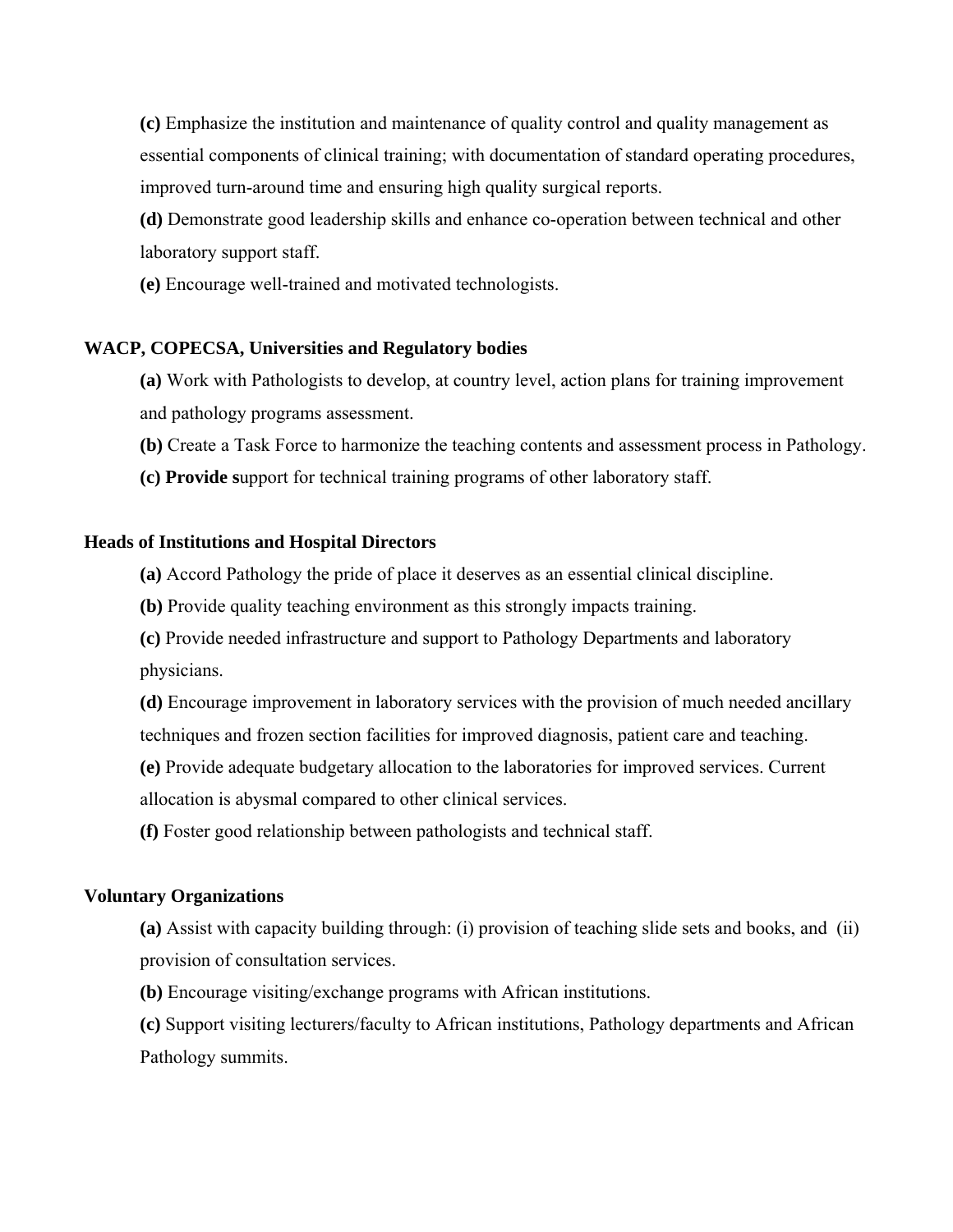### **TRANSLATIONAL RESEARCH WORKGROUP REPORT**

#### **Preamble:**

Internationally, it is a known fact that high quality research is pre-requisite for improved health. The World Health Organization encourages that health research should be an integral part of national strategies for its "Health for all" program.

Pathology as the bedrock of medical practice and health care should lead in research and research training in Africa as it is being done elsewhere in the world. With technological advancement comes increasing competition in the research environment, hence the increasing challenge for pathologists in Africa to keep pace with the changing tide.

#### **The benefits of the development of translational research in sub-Saharan Africa**

There was a strong consensus that active research programs was a necessary component of improving and increasing pathology capacity in sub-Saharan Africa (SSA). The benefits to research programs were identified as follows:

- 1. Improved patient care at the local / national level.
- 2. Greater engagement in the medical community at large.
- 3. Improved job and professional opportunities and satisfaction.
- 4. Improved recruitment of students to registrar / training positions in pathology.
- 5. Increased retention of pathologists within countries in SSA.

### **The challenges in the development of translational research in sub-Saharan Africa**

However, the group identified a number of obstacles for pathologists to engage in research, each of which would need to be addressed in order for a department to develop and sustain a robust research program. A good quality and beneficial research must be focused, multidisciplinary and translational. There is a dearth of research publications from Africa due to a number of challenges. There is the need for:

1. Establishment of local research infrastructure, including development of an ethics review board, availability of trained research assistants, access to a statistician, and facilities for record retention.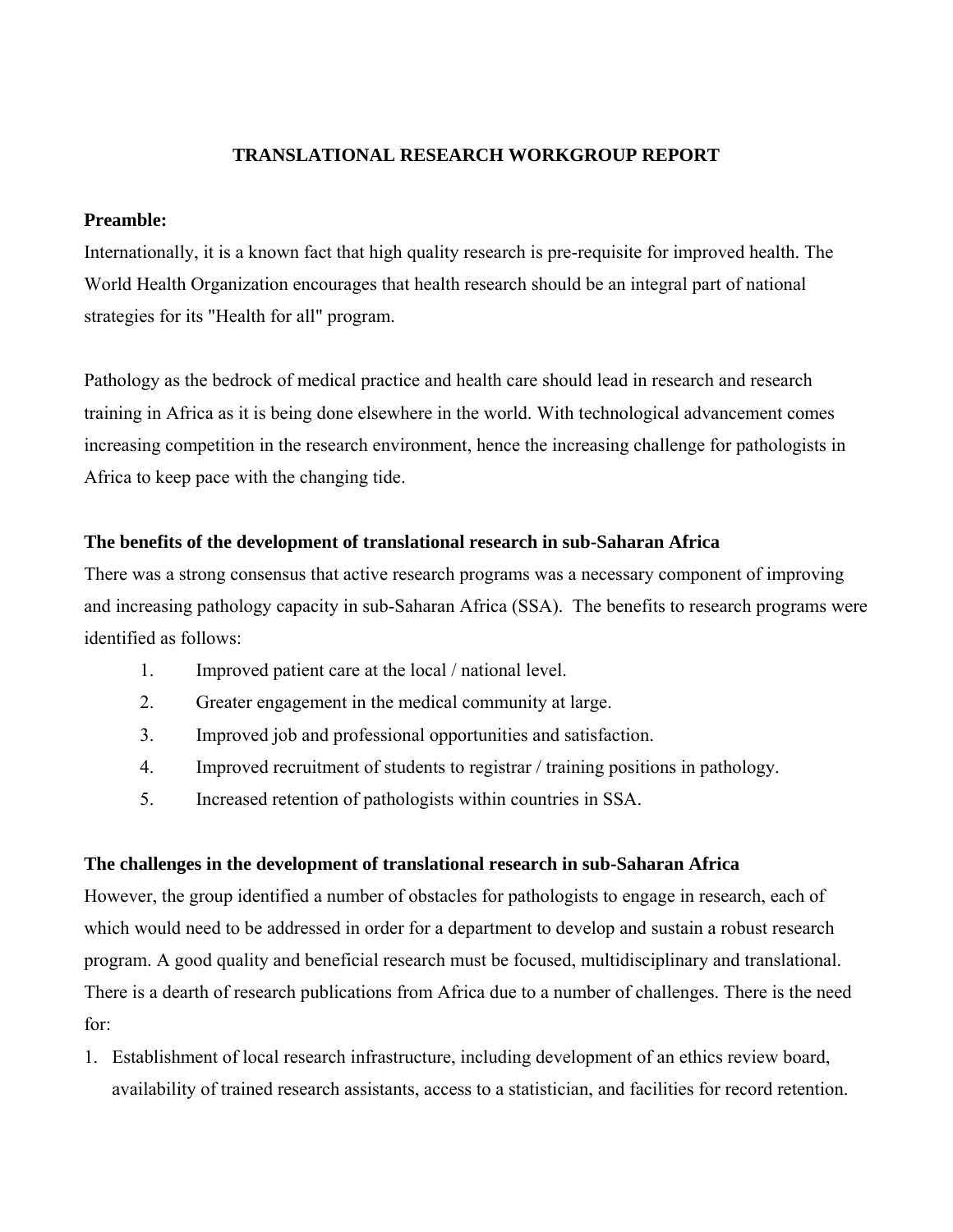- 2. Training in grant application writing, developing research protocols, and publishing data.
- 3. Elevation of research into a priority at the local and national levels and developing the appropriate advocacy systems to promote research.
- 4. Addressing workforce issues so that pathologists have sufficient time to participate in research activities.
- 5. Overcoming the often prevailing lack of information on who else is working on similar or related projects, and could act as a mentor, or could collaborate on a given project.
- 6. Having adequate mentorship.
- 7. Overcoming a state of poor funding –resulting from inadequate budgetary allocation, general economic downturn, misplaced priorities, multiple competing interests for scarce finances, scarcity of funding agencies, etc.
- 8. Overcoming a state of inadequate infrastructure and decay in existing ones.
- 9. Overcoming the current state of non-cohesive or lack of multidisciplinary research culture.
- 10. Overcoming the current state of insufficient capacity for research

### **The initial baby steps to improve translational research in SSA**

To address the above, and improve research and research training in Africa, it was recommended that for starters, research goals should be set to align with the research goals of the World Health Organization which are as follows:

- 1. Capacity building through the building of individual and institutional competence to conduct research.
- 2. Research priority setting to align with public health needs, global priorities and sources of research funding.
- 3. Standards are set to promote good practice in research
- 4. Developing translational approaches to strengthen links between health research and industry by encouraging transfer of research–based knowledge into the health care system
- 5. Developing organization competence to strengthen and sustain a research culture

## **Leadership roles for AORTIC**

With regards to AORTIC role as a leading organization, major areas to prioritize include (i) capacity building and (ii) developing standards for research: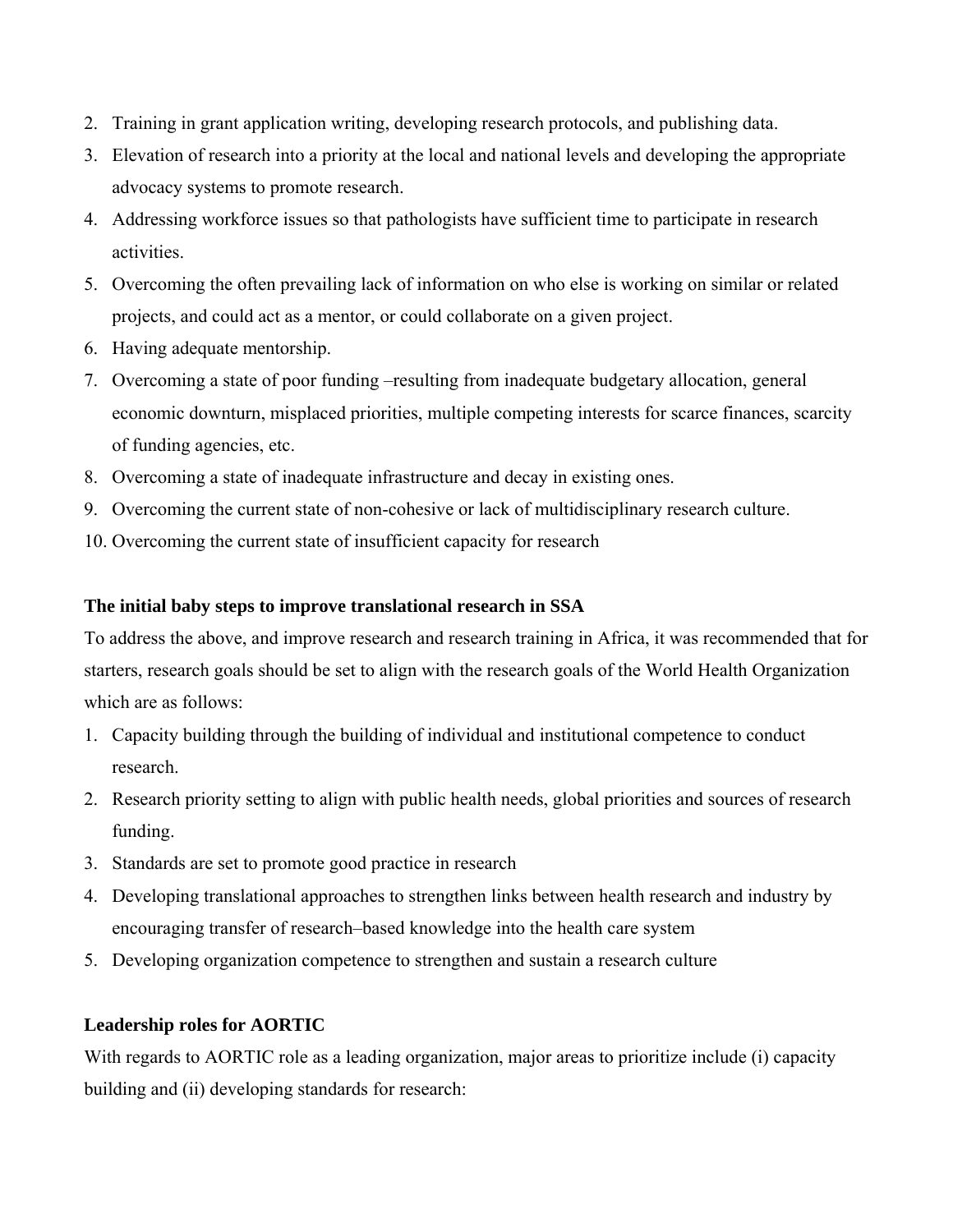**Capacity building** should include the following:

- 1. Training: organize regular training in research skills, research methodology, grant writing
- 2. Encourage research mentorship between established researchers and early career researchers
- 3. Promote formation of intra-institutional, intra-national and international research networks to harness expertise, improve quality and diversify the research skills in Africa.
- 4. Provide support for grant-writing combined with advocacy and liaison with funding agencies, so that the level of grant-supported research activity can be increased.

#### **Standardization in Research**:

The aim of this is to set and promote standards in the conduct of research. This can be achieved through:

- 1. Facilitating the establishment of institutional research offices
- 2. Encouraging all institutions to establish Health research and ethics committee (or institutional review board-IRB) which will review and monitor all ongoing research studies and ensure conformity to national and international standards.
- 3. Facilitating training of researchers on Responsible Conduct of Research (including scientific misconduct, conflict of interest, data management, authorship practices, human and animal research subjects, and academic ethics) to ensure that every researcher is certified nationally and internationally. This can be done through the use of the Collaborative Institutional Training Initiative (CITI) template available at [www.citiprogram.org.](http://www.citiprogram.org/)

#### **References**

- 1. WHO strategy on Research for Health. [http://www.who.int/phi/WHO\\_Strategy\\_on\\_research\\_for\\_health.pdf.](http://www.who.int/phi/WHO_Strategy_on_research_for_health.pdf)
- 2. Viergever,AF, Olifson S, Ghaffar A, Teny RF. A checklist for health research priority setting: nine common themes of good practice. [Health Res Policy Syst.](http://www.ncbi.nlm.nih.gov/pubmed/?term=Viergever%2CAF%2C+Olifson+S%2C+Ghaffar+A%2C+Teny+RF.+Health+Research+policy+and+systems+2010) 2010 Dec 15;8:36. doi: 10.1186/1478- 4505-8-36. Health Research policy and systems 2010: 8: 36:2-9
- 3. John Hopkins University Institutional Review Board website. http://www.hopkinsmedicine.org/institutional\_review\_board/. accessed 16/04/13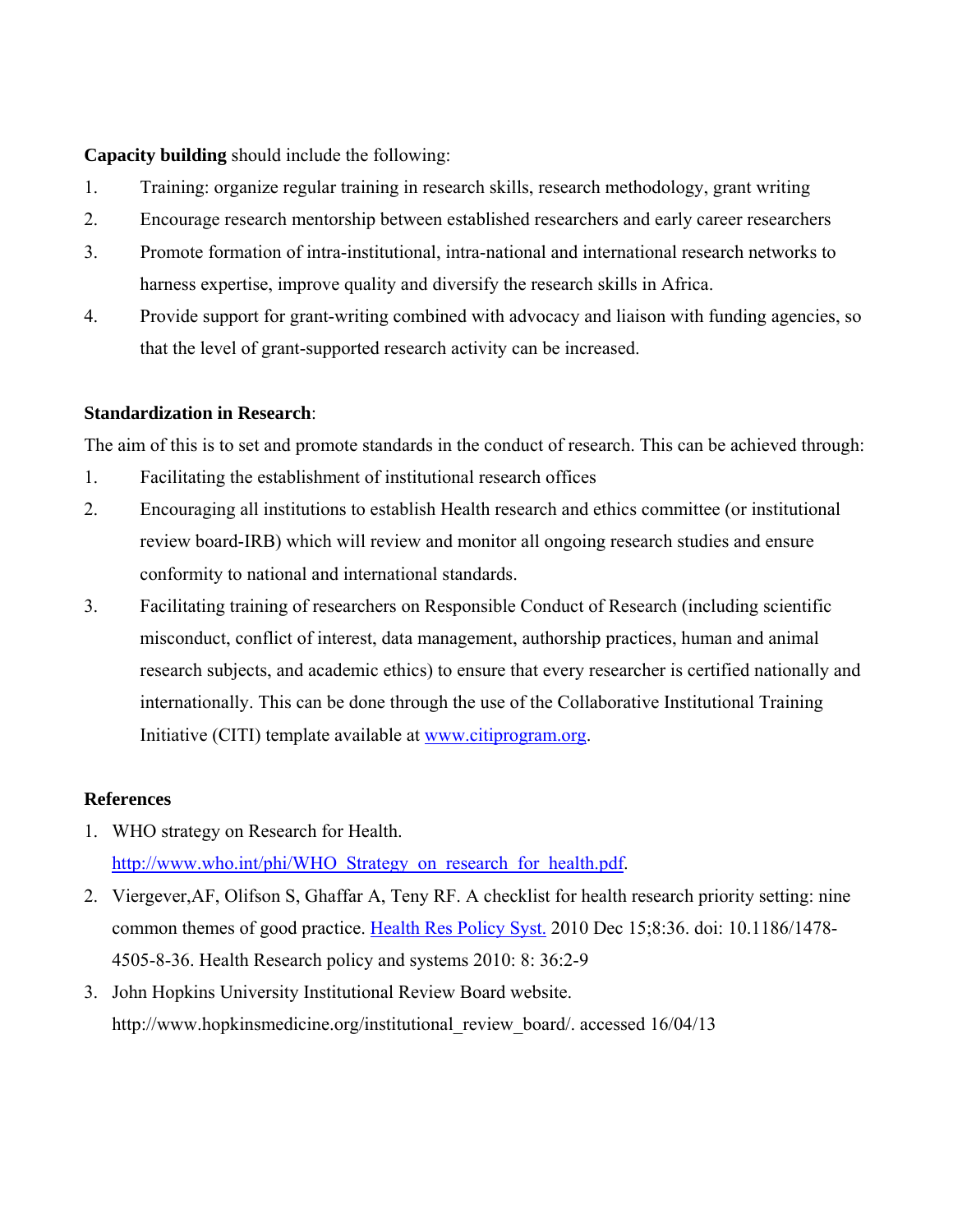### **ADVOCACY WORKGROUP REPORT**

#### **Defining Advocacy**

According to the World Health Organization, advocacy is the "effort to influence people, primarily decision-makers, to create change, which in the context of cancer control results in comprehensive policies and effective program implementation, through various forms of persuasive communication".

There are six unique areas of advocacy, including:

- 1. **Political Advocacy**, which is lobbying to impact public policy at local, state, and federal levels;
- 2. **Education Advocacy** to enhance information and education about pathology, including bidirectional dialogue with other providers to foster multi-disciplinary care
- 3. **Research Advocacy** to foster high quality research that meets the needs of patients and the community;
- 4. **Fundraising Advocacy** to raise funds to support research, services, education, and community outreach;
- 5. **Support Advocacy** to support cancer patients, families, and caregivers; and
- 6. **Community Outreach Advocacy** to engage and reach out to the community to foster cancer control.

All these six areas are important for pathology advocacy. A multi-pronged approach is recommended for successful advocacy.

#### **Who should be targeted for advocacy**?

- 1. **Pathologists** to improve self image.
- 2. Other **Clinicians to improve their collaboration with** pathologists in clinical care, public health, and research
- 3. **Ministries of Health (MOH)** to broaden the impact of pathologists.
- 4. The **Public** to improve public image of pathologists.
- 5**. Health Care Organizations** to foster team care and document evidence of care.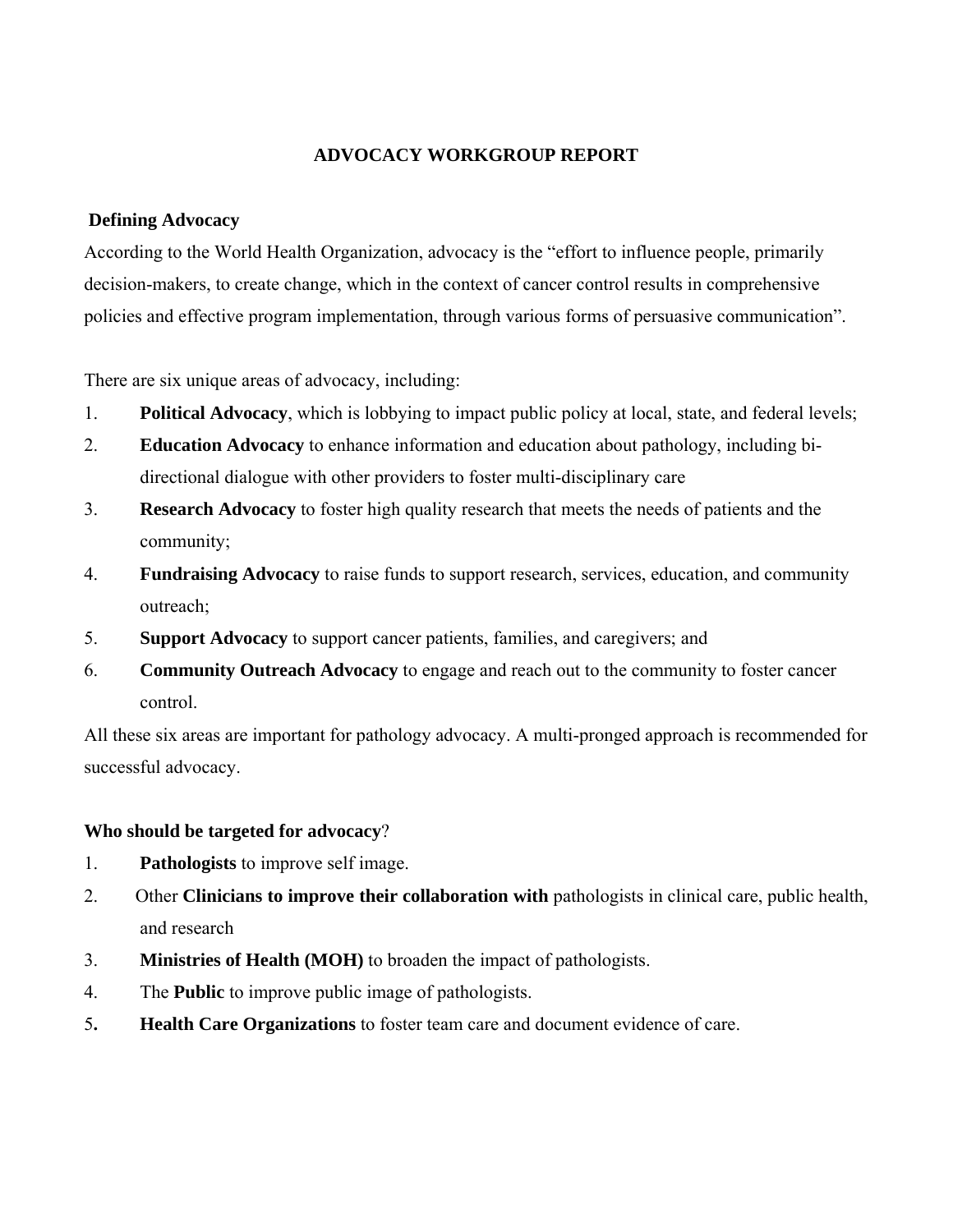#### **Proposed next steps and recommendations for Advocacy**.

- 1. Institute an *Annual Day of the Pathologist*. A possible date is Oct 13 (Virchow's birthday). A proclamation may be necessary for the DAY and having multiple organizations champion it will be great e.g. start with a public statement by AORTIC in November.
- 2. Education on value of pathology, including statistics.
- 3. Public Outreach, including:
	- (i) Use of media for outreach.
	- (ii) Public outreach provided in lay man's terms.
	- (iii) Visit and partner with NGOs and professional organizations.
	- (iv) Have an awareness day for high schools (Oct 13?).
	- (v) Hold health fairs in public venues (especially related to lab diagnoses).
	- (vi) Employing pathology ambassadors.
- 4. Policy advocacy for adequate resource allocation, better service, interaction with clinicians.
- 5. Pathologists often have poor self-image, lack professional standards in many LICs, poorly perceived. Need to be inspiring teachers, good communicators, and leaders. They need to be visible publicly and be ambassadors for pathology.
- 6. Meet and Greet with the Ministry of Health representatives, including providing post mortem statistics.
- 7. Other activities:
	- (i) Increase peer-reviewed publications in the area of pathology.
	- (ii) Actively train and mentor students to promote the profession.
	- (iii) Participate in tumour boards, teach and lecture.
	- (iv) Improve Turnaround Time (Tat) for Pathology Samples

### Closi**ng remarks:**

The analysis of the current status of pathology service, training, education, research and advocacy as detailed in this report is exhaustive. This report also contains reasonable recommendations on how to strengthen what currently exists and how to address new and old challenges. This document will be relevant for many years to come and hopefully provides a starting point for change. It should be useful in guiding plans and policies that address pathology related issues in SSA.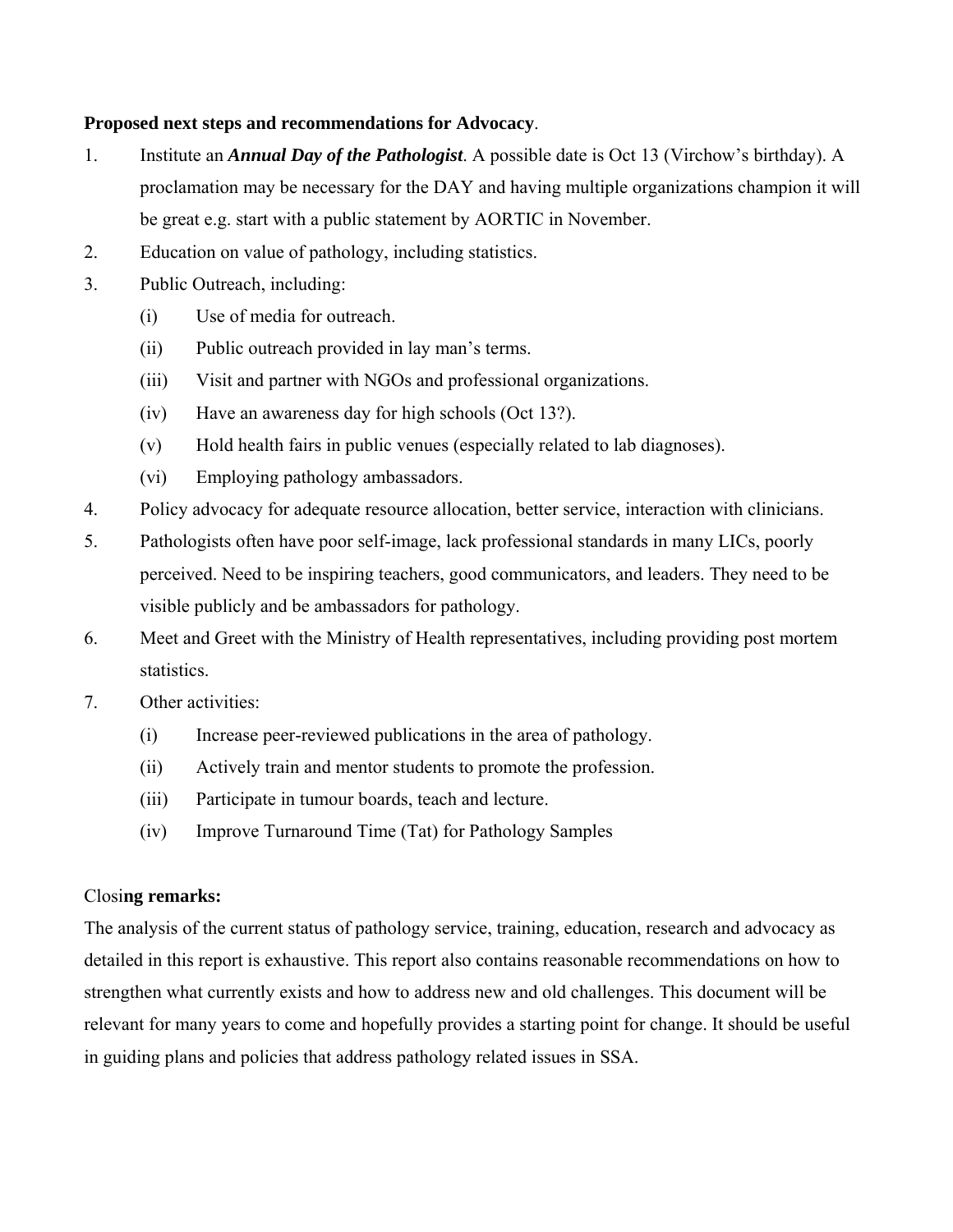Adekunle M. Adesina, MD, Ph.D. Coordinator - on behalf of the Working Groups.

## **Pathology diagnostics working group**:

| Kunle Adesokan (Chair)                                      | kunleAdesokan@gmail.com   |  |
|-------------------------------------------------------------|---------------------------|--|
| Yawale Iliyasu (co-Chair)                                   | yawaleiliyasu@yahoo.com   |  |
| Alec Howatt                                                 | Alec.Howat@elht.nhs.uk    |  |
| John Flanigan                                               | john.flanigan@nih.gov     |  |
| Louis Ngendahayo                                            | louisngendahayo@yahoo.com |  |
| Andrew Kanyi Gachii                                         | Andrew.gachii@aku.edu     |  |
| Tsungai Javangwe                                            | tsungaj@gmail.com         |  |
| Jean-Marie KABONGO Mpolesha (co-Chair) mpolkabongo@yahoo.fr |                           |  |

## **Clinical training working group**

| edeolayemi@yahoo.com                      |
|-------------------------------------------|
| tefei12000@gmail.com                      |
| makandjou@netcourrier.com                 |
| thebert@montefiore.org                    |
| evuhahula@yahoo.co.uk                     |
| nedundukwe@yahoo.com                      |
| gevaosm@yahoo.com                         |
| shibemba@yahoo.com                        |
| $k$ enneth.fleming@medsci.ox.ac.uk        |
| omfttm@oufg.edu.sd                        |
| ttomoka@medcol.mm; tamiwepela@yahoo.co.uk |
| mulleb $1$ ( $a$ ) yahoo.fr               |
| gwotogaye@yahoo.fr                        |
| f ogunbiyi@yahoo.com                      |
| mohenoudiomande@ymail.com                 |
| jtho19@lsuhsc.edu                         |
|                                           |